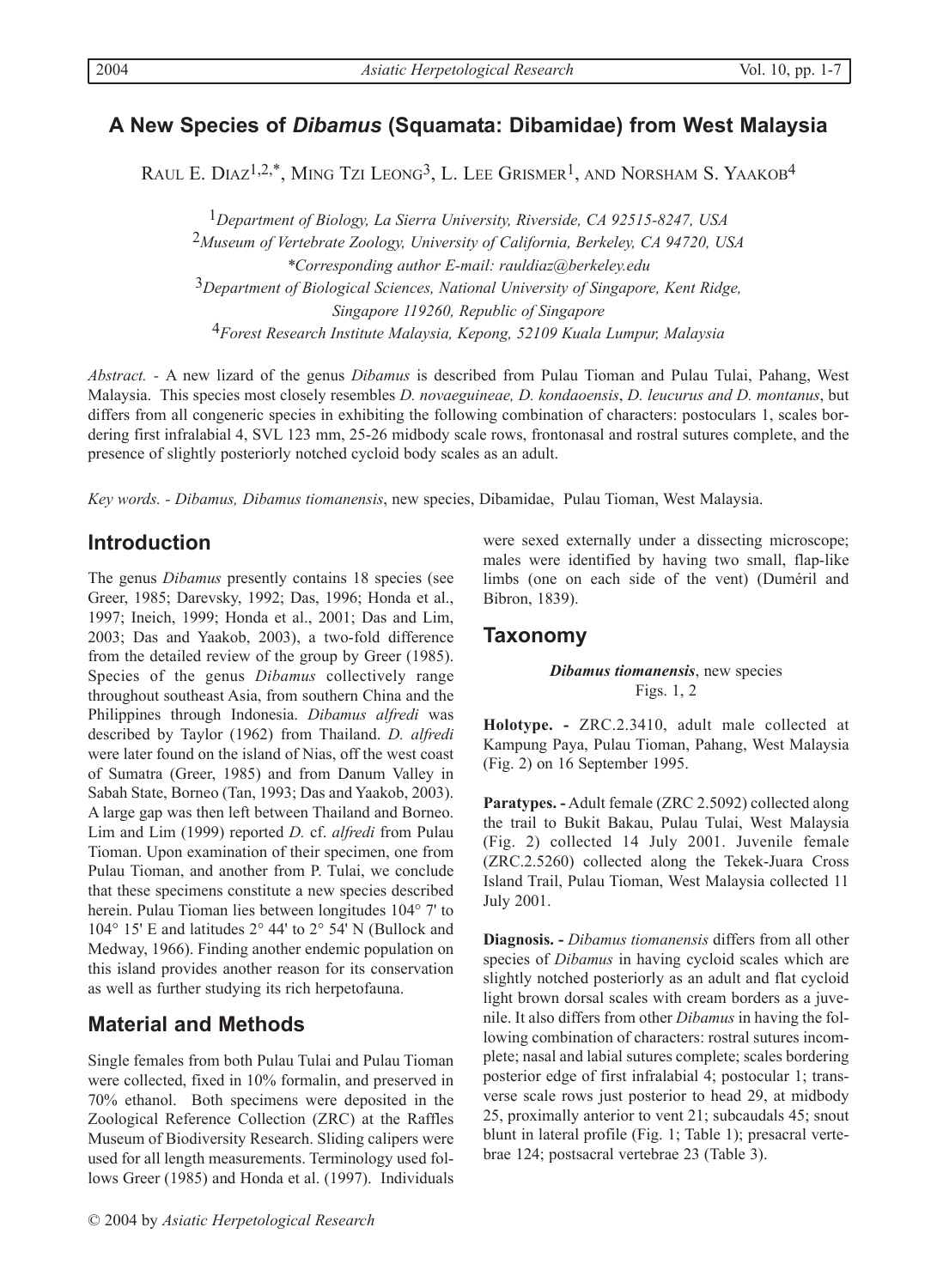

Figure 1. Photograph of *Dibamus tiomanensis*, new species, on forest leaf litter.

**Description of holotype. -** Snout-vent length 92.5 mm; tail length 13.1 mm; midbody diameter 2.5 mm. Snout bluntly rounded; nostril lateral; rostral pad with large number of evenly distributed sensory papillae; rostral sutures incomplete; nasal sutures complete from nostril



Figure 2. Lateral (A), dorsal (B), and ventral (C) view of head of *Dibamus tiomanensis*, new species. (f: frontal, fn: frontonasal, ip: interparietal, if: first infralabial, l: labial suture, m: mental, n: nasal suture, o: ocular, po: postocular, sl: supralabial)

to ocular; labial sutures complete from anterior part of nasal suture to mouth; frontonasal six times wider than long; frontal approximately 1.05 times wider than frontonasal; interparietal bordered posteriorly by four slightly smaller nuchal scales; postocular one; supralabial one; scales bordering posteromedial edge of first infralabaial four; ear opening absent; eyes dimly visible through ocular; body scales notched posteriorly; transverse scale rows just posterior to head 23, at midbody 25, at just anterior to vent 23; subcaudals 50; tip of tail blunt, not terminating in a spine; hind limb length 2.6 mm.

**Description of paratypes. -** The paratypes (both females) are similar to the holotype in all aspects except the following: transverse scale rows posterior to head 29, transverse scale rows anterior to vent 21 and 22, and subcaudals 45 and 48.

**Variation. -** Paratype ZRC.2.5260 is the only juvenile. It shows a possible ontogenetic change in scale morphology. Juveniles have cycloid, flat, and light browncream bordered scales. Adults have posteriorly notched brown scales.

**Color in life. -** Adults have a brown ground color both dorsally and ventrally, except on the snout and jaws which are a lighter shade of brown. Juveniles have a cream-colored snout and jaws which contrast well with the darker spotted sensory papillae and body scales which are light-brown bordered with cream. Manthey and Grossman (1997:205) present a color photograph of the holotype.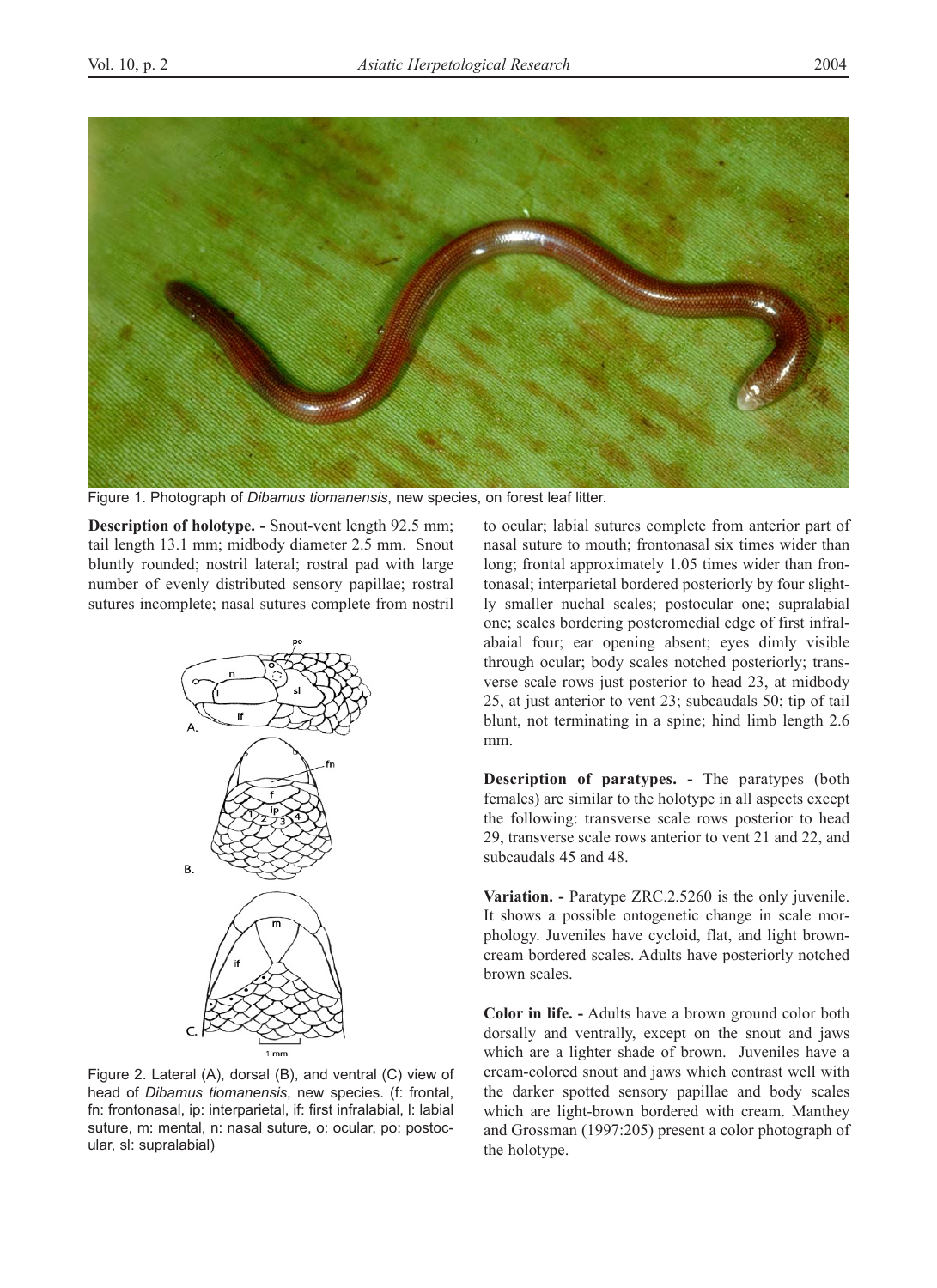Table 1. Comparison of several scale characters and measurements within *Dibamus*. The size of the frontal is measured relative to the frontonasal and the interparietal relative to the surrounding anterior body scales. Sample sizes for postoculars and scales on posterior edge of infralabials are given in parentheses. Entries for midbody scale rows and subcaudal scales are as follows from top to bottom: range, mean, and sample size (modified from Greer, 1985). (\*= 1 & 3 refer to 1 scale present on the left infralabial and 3 on right; \*\*=tail regenerated; \*\*\* = text in Das and Yaakob (2003) mentions 3 scales bordering the infralabials in diagnosis, whereas 4 scales are mentioned in description of holotype).

| <b>Dibamus</b> | Post-<br>oculars | Scales on<br>posterior<br>edge of<br>infralabial | Mid-body<br>scale rows   | Males              | Subcaudal Scales<br>Females | Frontal     | Relative size of:<br>Interparietal | Max.<br>SVL | Tail<br>Length<br>$(% )^{2}(x, 0)$ of $SVL)$ |
|----------------|------------------|--------------------------------------------------|--------------------------|--------------------|-----------------------------|-------------|------------------------------------|-------------|----------------------------------------------|
| alfredi        | 2(4)             | 3(3)<br>4(1)                                     | $20 - 21$<br>20.3<br>3   | 46-47<br>46.5<br>2 | 41-46<br>43.5<br>2          | $1.4 - 2.0$ | $1.7 - 2.2$                        | 135         | $17 - 18$                                    |
| bogadeki       | 1(1)             | 2(1)                                             | 23<br>23<br>$\mathbf{1}$ | 51<br>51<br>1      |                             |             |                                    | $177**$     | 22.5                                         |
| booliati       | 1(2)             | $3(2)***$                                        | 20<br>20<br>1            | $\overline{a}$     | 24-39<br>31.5<br>2          |             |                                    | 102.7       | $9.4 - 13.0$                                 |
| bourreti       | 1(1)             | 2(1)                                             | 24<br>24<br>1            |                    | $52+$<br>$52+$<br>1         | 2.3         | 4.5                                | 151         | $23+$                                        |
| celebensis     | 2(10)<br>3(3)    | 3(6)<br>4(7)                                     | 26-30<br>27.4<br>13      | 38-40<br>39.3<br>3 | 35-40<br>38.0<br>4          | $1.2 - 2.3$ | $1.0 - 2.9$                        | 188         | $10 - 13$                                    |
| deharvengi     | 1(1)             | 2(1)                                             | 16<br>16<br>1            | 57<br>57<br>1      | $\overline{\phantom{a}}$    | 1.3         | 1.4                                | 92          | 22.4                                         |
| greeri         | 1(3)             | $183(2)^{*}$                                     | 20<br>20<br>1            | 53<br>53<br>1      | 54<br>54<br>1               |             |                                    | 86          | 23-28                                        |
| ingeri         | 2(1)             | 3(1)                                             | 20<br>20<br>1            | 36<br>36<br>1      | $\overline{\phantom{a}}$    | 1.5         | 1.0                                | 96          | 14.8                                         |
| kondaoensis    | 2(1)             | 3(1)                                             | 23<br>23<br>1            | 59<br>59<br>1      |                             | 1.03        | 1.0                                | 112.4       | 19.4                                         |
| leucurus       | 1(23)            | 3(21)<br>4(2)                                    | 20-23<br>21.0<br>23      | 48-52<br>49.5<br>4 | 41-47<br>43.5<br>4          | $1.2 - 4.2$ | $1.0 - 3.1$                        | 136         | 16-20                                        |
| montanus       | 1(2)             | 2(2)                                             | 22<br>22<br>2            | 49<br>49<br>1      | 43<br>43<br>1               | 2.0         | 2.2                                | 130         | $15 - 18$                                    |
| nicobaricum    | 1(6)             | 4(6)                                             | 23-25<br>24.6<br>6       | 34-38<br>35.6<br>3 | 31-36<br>34.3<br>3          |             |                                    | 134.7       | $8.7 - 18.3$                                 |
| novaeguineae   | 2(92)<br>3(2)    | 3(53)<br>4(41)<br>5(1)                           | 22-26<br>24.5<br>107     | 42-45<br>43.0<br>6 | 37-42<br>39.6<br>9          | $1.0 - 3.0$ | $0.7 - 2.4$                        | 158         | $9 - 19$                                     |
| seramensis     | 4(1)             | 4(1)                                             | 33<br>33<br>$\mathbf{1}$ |                    | 40<br>40<br>$\mathbf{1}$    | 0.7         | 1.2                                | 203         | 11                                           |
| smithi         | 1(1)<br>2(4)     | 2(5)                                             | 18-19<br>18.8<br>5       | 59<br>59<br>1      | 59-61<br>60.0<br>3          | $1.5 - 2.3$ | $1.3 - 2.0$                        | 108         | $21 - 24$                                    |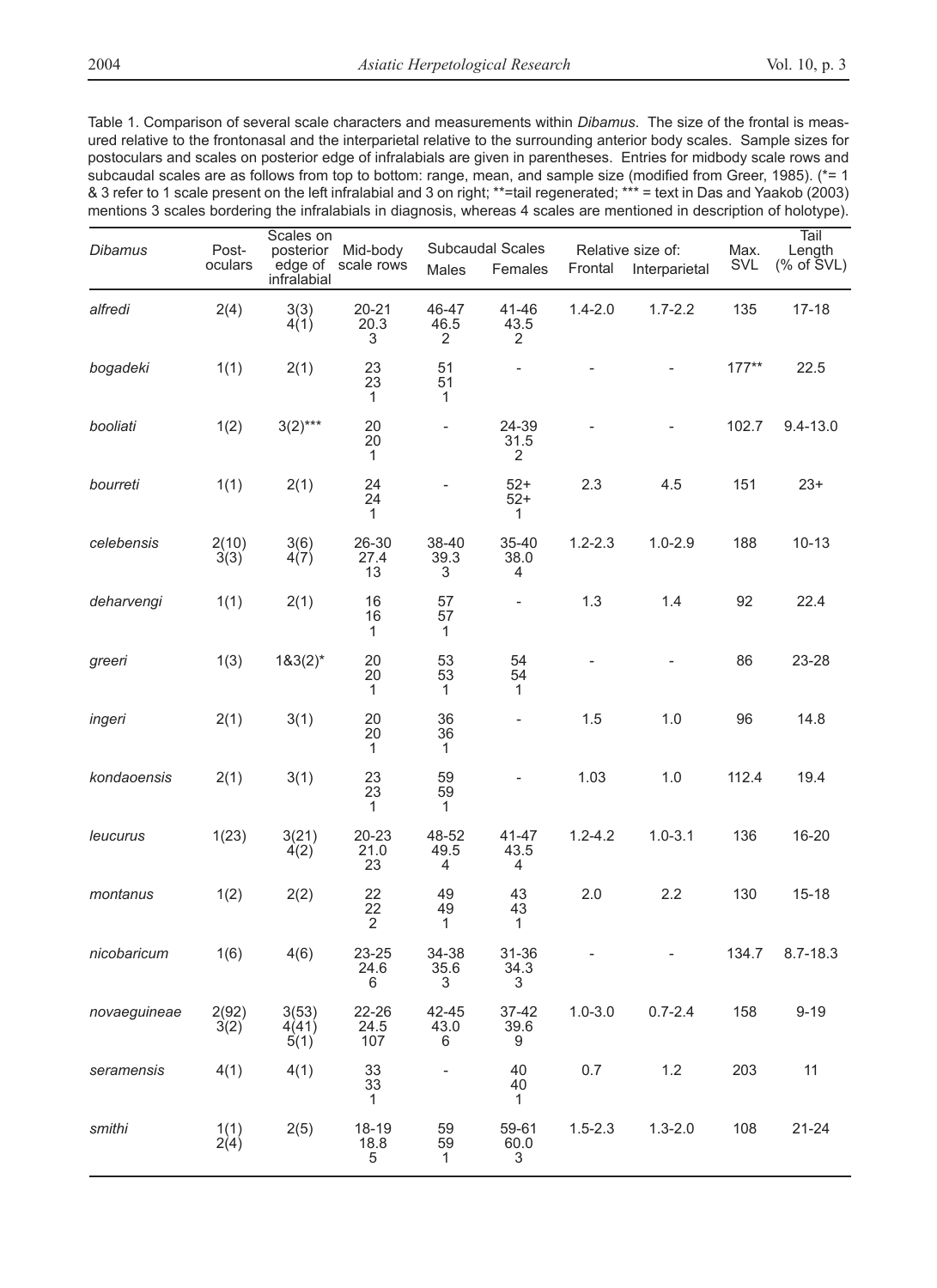Table 1. Continued.

| Dibamus     | Post-<br>oculars | Scales on<br>posterior<br>edge of<br>infralabial | Mid-body<br>scale rows     | Males                           | <b>Subcaudal Scales</b><br>Females | Frontal      | Relative size of:<br>Interparietal | Max.<br>SVL | Tail<br>Length<br>(% of $\text{SVL}$ ) |
|-------------|------------------|--------------------------------------------------|----------------------------|---------------------------------|------------------------------------|--------------|------------------------------------|-------------|----------------------------------------|
| somsaki     | 1(4)             | 2(4)                                             | $18 - 19$<br>18.5<br>4     | 44**-58<br>51<br>$\overline{2}$ | $27**-57$<br>42<br>$\overline{2}$  | $1.1 - 1.27$ | $1.0 - 2.16$                       | 106         | 18-24                                  |
| taylori     | 3(13)<br>4(6)    | 2(2)<br>3(14)<br>4(4)                            | $22 - 28$<br>23.4<br>22    | 41-55<br>48.4<br>5              | 41-52<br>48<br>7                   | $0.2 - 1.3$  | $1.0 - 1.2$                        | 169         | $14 - 19$                              |
| tiomanensis | 1(3)             | 4(3)                                             | $25 - 26$<br>25.3<br>3     | 50<br>50                        | 45-48<br>46.5<br>2                 | 1.2          | 1.8                                | 123         | $15 - 16$                              |
| vorisi      | 2(2)             | 3(2)                                             | 20<br>20<br>$\overline{2}$ | 33<br>33                        | 11<br>11<br>и                      | 1.2          | 1.0                                | 89.2-90.1   | $6.1 - 16.8$                           |



Figure 3. Map of Southeast Asia showing the distribution of known *Dibamus tiomanensis* specimens. (1) Trail to Bukit, Pulau Tulai, (2) Tekek-Juara Cross island trail on Pulau Tioman (from Kg. Tekek to Kg. Juara)

**Etymology. -** This species is named after the type locality for the holotype (Pulau Tioman = Tioman Island)

**Distribution. -** Endemic to Pulau Tioman and adjacent Pulau Tulai (Fig. 2).

**Comparisons. -** *Dibamus tiomanensis* was listed as *D.* cf. *alfredi* owing to its geographic proximity to *D. alfredi*, which occurs in Peninsular Malaysia and Thailand (Manthey and Grossman, 1997; Taylor 1963). The presence of four scales bordering the first infralabial posteriorly differentiates the new species, *Dibamus tiomanensis*, from *D. bogadeki*, *D. booliati*, *D. bourreti*, *D. deharvengi*, *D. greeri*, *D. ingeri*, *D. kondaoensis*, *D. montanus*, *D. smithi*, *D. somsaki*, and *D. vorisi*. In having one post ocular present, *D. tiomanensis* differs from *D. alfredi*, *D. celebensis*, *D. novaeguineae*, *D. seramensis*, and *D. taylori*. From the remaining two congeners, *D.*



Figure 4. Lateral (A), dorsal (B), and ventral (C) view of heads of *Dibamus alfredi* (left) and *Dibamus novaeguineae* (right). Figures from Greer (1985). [f: frontal, fn: frontonasal, ip: interparietal, if: first infralabial, l: labial suture, m: mental, n: nasal suture, o: ocular, po: postocular, sl: supralabial]

*tiomanensis* differs from *D. montanus* Smith, 1921 (Langbian Plateau, Vietnam) in having more pre-sacral vertebrae (124 vs. 112-114) and *D. leucurus* (Bleeker, 1860) (Sumatra, Borneo) in the presence of slightly posteriorly notched cycloid scales as an adult.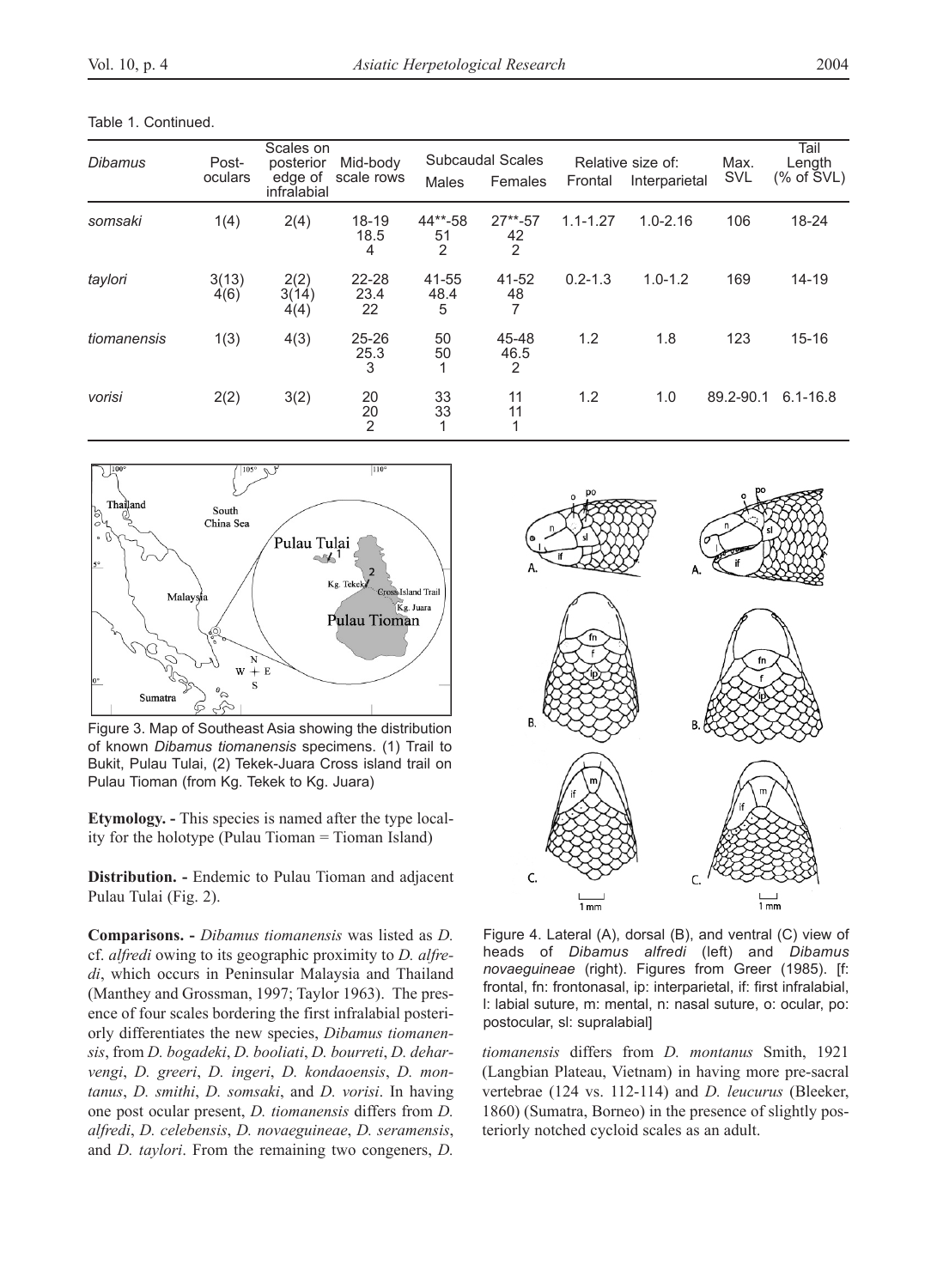| <b>Dibamus</b> | Rostral suture<br>complete and<br>separate $(+)$ ,<br>complete and<br>meeting (-),<br>incomplete (0)<br>or absent (1) | Nasal suture<br>complete (+),<br>reduced (-), or<br>absent | Labial suture<br>complete $(+)$ ,<br>incomplete dor-<br>sally to varying<br>degrees (-), or<br>absent $(0)$ | First infralabial<br>surrounded by<br>$1(+), 2(-), 3(0),$<br>$4(1)$ , or $5(2)$<br>scales | No. of post<br>ocular scales<br>$1(+), 2(-), 3(0),$<br>or $4(1)$ | Body scales<br>cycloid (+) or<br>cycloid and<br>slightly<br>knotched<br>posteriorly (-)<br>in adults |
|----------------|-----------------------------------------------------------------------------------------------------------------------|------------------------------------------------------------|-------------------------------------------------------------------------------------------------------------|-------------------------------------------------------------------------------------------|------------------------------------------------------------------|------------------------------------------------------------------------------------------------------|
| alfredi        | $\mathbf 0$                                                                                                           |                                                            |                                                                                                             | 0,1                                                                                       |                                                                  | $+$                                                                                                  |
| bogadeki       | 0                                                                                                                     | $\ddot{}$                                                  | $\ddot{}$                                                                                                   |                                                                                           | $\ddot{}$                                                        | $\ddot{}$                                                                                            |
| booliati       | 1                                                                                                                     |                                                            | $+$                                                                                                         |                                                                                           | $+$                                                              | $^{+}$                                                                                               |
| bourreti       | $\ddot{}$                                                                                                             | $\ddot{}$                                                  | 0                                                                                                           |                                                                                           | $+$                                                              | $\ddot{}$                                                                                            |
| celebensis     | 0                                                                                                                     | $\ddot{}$                                                  | $\ddot{}$                                                                                                   | 0,1                                                                                       | $-0, -$                                                          | $\ddot{}$                                                                                            |
| deharvengi     |                                                                                                                       | $\ddot{}$                                                  | $\ddot{}$                                                                                                   |                                                                                           | $+$                                                              | $\ddot{}$                                                                                            |
| greeri         | 0                                                                                                                     |                                                            | $+$                                                                                                         | 0*                                                                                        | $+$                                                              | +                                                                                                    |
| ingeri         | 0                                                                                                                     | $\ddot{}$                                                  | $\ddot{}$                                                                                                   | $\Omega$                                                                                  |                                                                  | $\overline{+}$                                                                                       |
| kondaoensis    | 0                                                                                                                     | $\ddot{}$                                                  | $\ddot{}$                                                                                                   | $\mathbf 0$                                                                               |                                                                  | $\ddot{}$                                                                                            |
| leucurus       | $\mathsf 0$                                                                                                           |                                                            | $\ddot{}$                                                                                                   | 0,1                                                                                       | $\ddot{}$                                                        |                                                                                                      |
| montanus       |                                                                                                                       | $\ddot{}$                                                  | $\ddot{}$                                                                                                   | $\mathbf 0$                                                                               | $\ddot{}$                                                        | +                                                                                                    |
| nicobaricum    | $\ddot{}$                                                                                                             | $\ddot{}$                                                  | $\ddot{}$                                                                                                   | $\mathbf{1}$                                                                              | $+$                                                              | $\overline{+}$                                                                                       |
| novaeguineae   | 0                                                                                                                     | $\ddot{}$                                                  | $\ddot{}$                                                                                                   | 0, 1, 2                                                                                   | $-0, -$                                                          | $\ddot{}$                                                                                            |
| seramensis     | 0                                                                                                                     | $\ddot{}$                                                  | $\ddot{}$                                                                                                   | $\mathbf{1}$                                                                              | $\mathbf{1}$                                                     | $\ddot{}$                                                                                            |
| smithi         | 0                                                                                                                     |                                                            | 0                                                                                                           |                                                                                           | $^{+,-}$                                                         |                                                                                                      |
| somsaki        |                                                                                                                       | $\ddot{}$                                                  | $\ddot{}$                                                                                                   |                                                                                           | $+$                                                              | +                                                                                                    |
| taylori        | 0                                                                                                                     | $\ddot{}$                                                  | $\ddot{}$                                                                                                   | $-0,1$                                                                                    | 0,1                                                              | $\ddot{}$                                                                                            |
| tiomanensis    | 0                                                                                                                     | +                                                          | $\ddot{}$                                                                                                   | $\mathbf{1}$                                                                              |                                                                  |                                                                                                      |
| vorisi         | 0                                                                                                                     | $\ddot{}$                                                  | 0                                                                                                           | 0                                                                                         |                                                                  | $\ddot{}$                                                                                            |

Table 2. Matrix of diagnostic characters and their states for species of *Dibamus* (modified from Greer, 1985).

\* = See Table 1 for information on this character state.

*D. nicobaricum* is included in this study following Das' (1996) redescription and reevaluation of the species (in which it is inaccurately referred to as *D. nicobaricus* through parts of the paper) despite Honda et al. (2001) avoidance of it's recognition as a nominate species.

Great difficulty arises in finding specimens of Dibamus for study due to their fossorial lifestyle. As a result, many descriptions are based on 2-5 individuals. An unusually large collection of *D. novaeguineae* from

Mt. Canlaon, Negros Island, Philippines (Greer, 1985:150) has given a unique insight to how variable morphological characters can be within a single population (See Table 1). Further studies are needed in studying variation within this family as slight character state variances have warranted the recognition of new species [See Das and Lim (2003), Das and Yaakob (2003), and this paper] which may prove to be a variant of an already described taxon.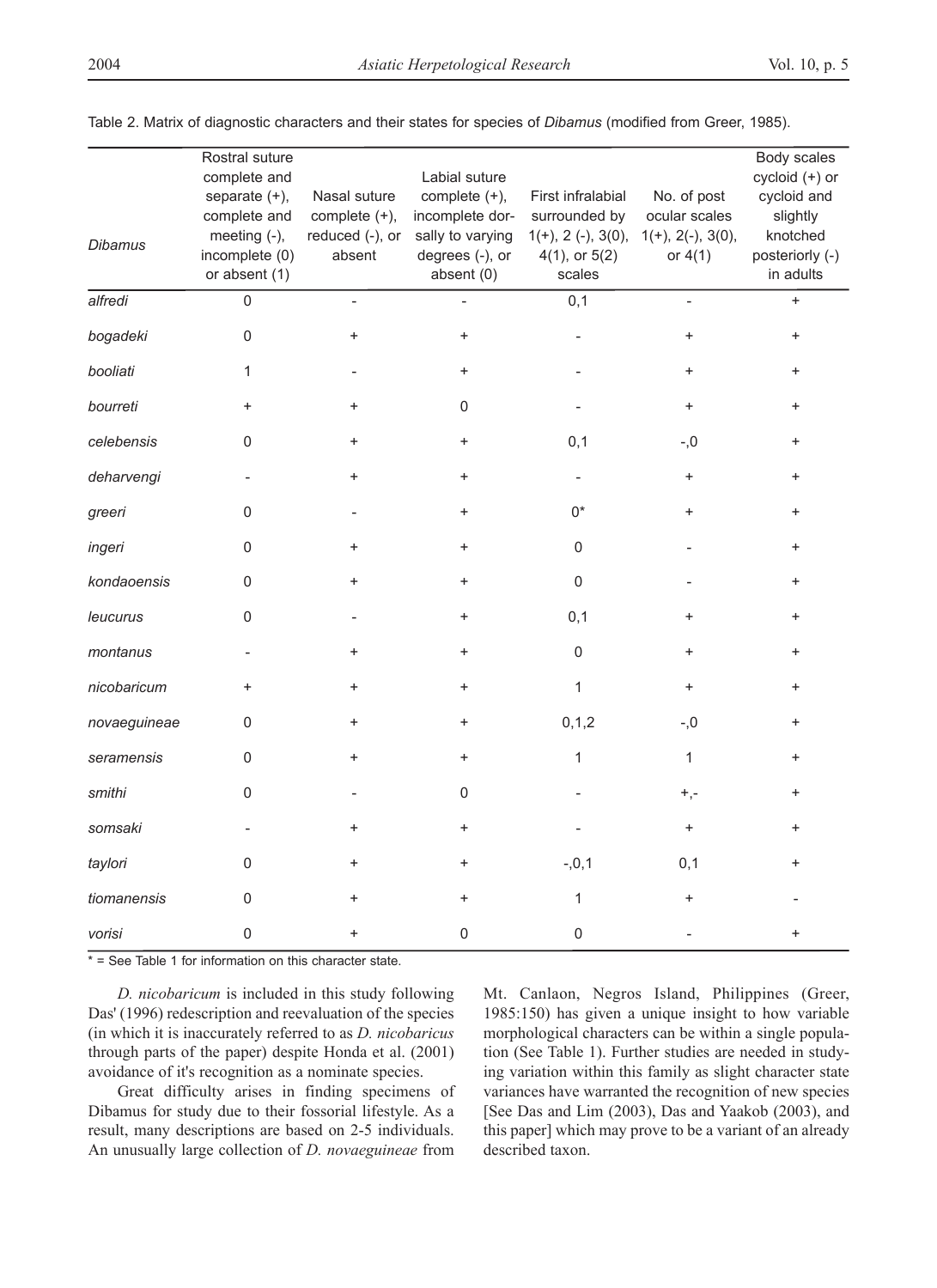|              | Sacral vertebrae |             |  |  |  |
|--------------|------------------|-------------|--|--|--|
| Dibamus      | pre-sacral       | post-sacral |  |  |  |
| alfredi      | 116-126          | 22-26       |  |  |  |
| bogadeki     | 134              | 25          |  |  |  |
| booliati     | 113-120          | $11 - 25$   |  |  |  |
| bourreti     | 115-129          | $12 - 40 +$ |  |  |  |
| celebensis   | 117-132          | 17-22       |  |  |  |
| deharvengi   | 120              | 36          |  |  |  |
| greeri       | 96-111           | 28-31       |  |  |  |
| ingeri       | 97               | 21          |  |  |  |
| kondaoensis  | 140              | 33          |  |  |  |
| leucurus     | 106-135          | 21-28       |  |  |  |
| montanus     | 112-114          | 24-27       |  |  |  |
| nicobaricum  | 124              | 23          |  |  |  |
| novaeguineae | 109-125          | 18-24       |  |  |  |
| seramensis   | 130              | 18          |  |  |  |
| smithi       | 130-137          | 30-34       |  |  |  |
| somsaki      | 119              | 31          |  |  |  |
| taylori      | 112-135          | 21-29       |  |  |  |
| tiomanensis  | 124              | 23          |  |  |  |
| vorisi       | 97               | 20          |  |  |  |

Table 3. Sacral vertebrae count of described species of *Dibamus*.

## **Natural History**

The holotype was found under a large stone in Kampung Paya, Pulau Tioman. ZRC 2.5092 was found beneath leaf litter in loose dirt adjacent to a large rock and bamboo stands in secondary forest along the trail to Bukit Bakau on Pulau Tulai at 20 m elevation. ZRC.2.5260 was found beneath a decaying log one meter from the cross-island trail in primary forest on Pulau Tioman.

Adult *Dibamus tiomanensis* displayed a behavior most likely intended to ward off a predator. When picked up or startled, the body scales flare up at an angle almost perpendicular to the body. When viewed, the smooth surface appears rugose, resembling the bristlecovered epidermis of an earthworm. It is possible that a non-palatable species of worm exists in the same area and has served as a model for *D. tiomanensis* to mimic. Darevsky (1992) mentions that *D. greeri* has bright blue rings on its body, perhaps mimicking a megascolicid worm inhabiting the same leaf litter. Such mimicking behavior was also recently reported in *D. booliati* (Das and Yaakob, 2003).

### **Acknowledgments**

We thank Mr. Sahir bin Othman, Director of Wildlife, Perhilitan, for permission to conduct fieldwork in the Seribuat Archipelago and Peter Ng, Chang Man Tang and Kelvin Kok Peng Lim for the loan of specimens. We

also thank Allen Greer and Ted Papenfuss for reviewing the manuscript. We especially thank Indraneil Das for his significant contribution to the manuscript and for providing sacral counts. We would also like to thank all the students of Tropical Field Biology 487e from La Sierra University who provided field assistance, and Karen Klitz for her help with Fig. 2.

### **Literature Cited**

- Bullock, J. A. and L. Medway. 1966. Observations on the Fauna of Pulau Tioman and Pulau Tulai: General Introduction. Bulletin of the National Museum, Republic of Singapore. No. 34, March 1966.
- Darevsky, I. S. 1992. Two new species of worm-like lizard *Dibamus* (Sauria: Dibamidae) with remarks on the distribution and ecology of *Dibamus* in Vietnam. Asiatic Herpetological Research 4:1-12
- Das, I. 1996. The validity of *Dibamus nicobaricum* (Fitzinger in Steindaehner, 1867) (Squamata: Sauria: Dibamidae). Russian Journal of Herpetology3(2):157-162
- Das, I. and K. K. P. Lim. 2003. Two new species of *Dibamus* (Squamata: Dibamidae) from Borneo. Raffles Bulletin of Zoology 51(1):137-141.
- Das, I. and N. Yaakob. 2003. A new species of *Dibamus* (Squamata: Dibamidae) from Peninsular Malaysia. Raffles Bulletin of Zoology 51(1):143-147
- Greer, A. E. 1985. The relationships of the lizard genera *Anelytropsis* and *Dibamus*. Journal of Herpetology19:116-156.
- Honda, M. and J. Nabhitabhata, H. Ota., T. Hikida. 1997. A new species of *Dibamus* (Squamata: Dibamidae) from Thailand. Raffles Bulletin of Zoology 45(2):275-279
- Honda, M., H. Ota, T. Hikida, and I. S. Darevsky 2001. A new species of the worm-like lizard, *Dibamus* Duméril & Bibron 1839 (Squamata Dibamidae), from Vietnam. Tropical Zoology 14:119-125.
- Ineich, I. 1999. Une nouvelle espèce de *Dibamus* (Reptilia: Squamata: Dibamidae) du Vietnam. Bulletin de la Société zoologique de France 124 (3):279-286